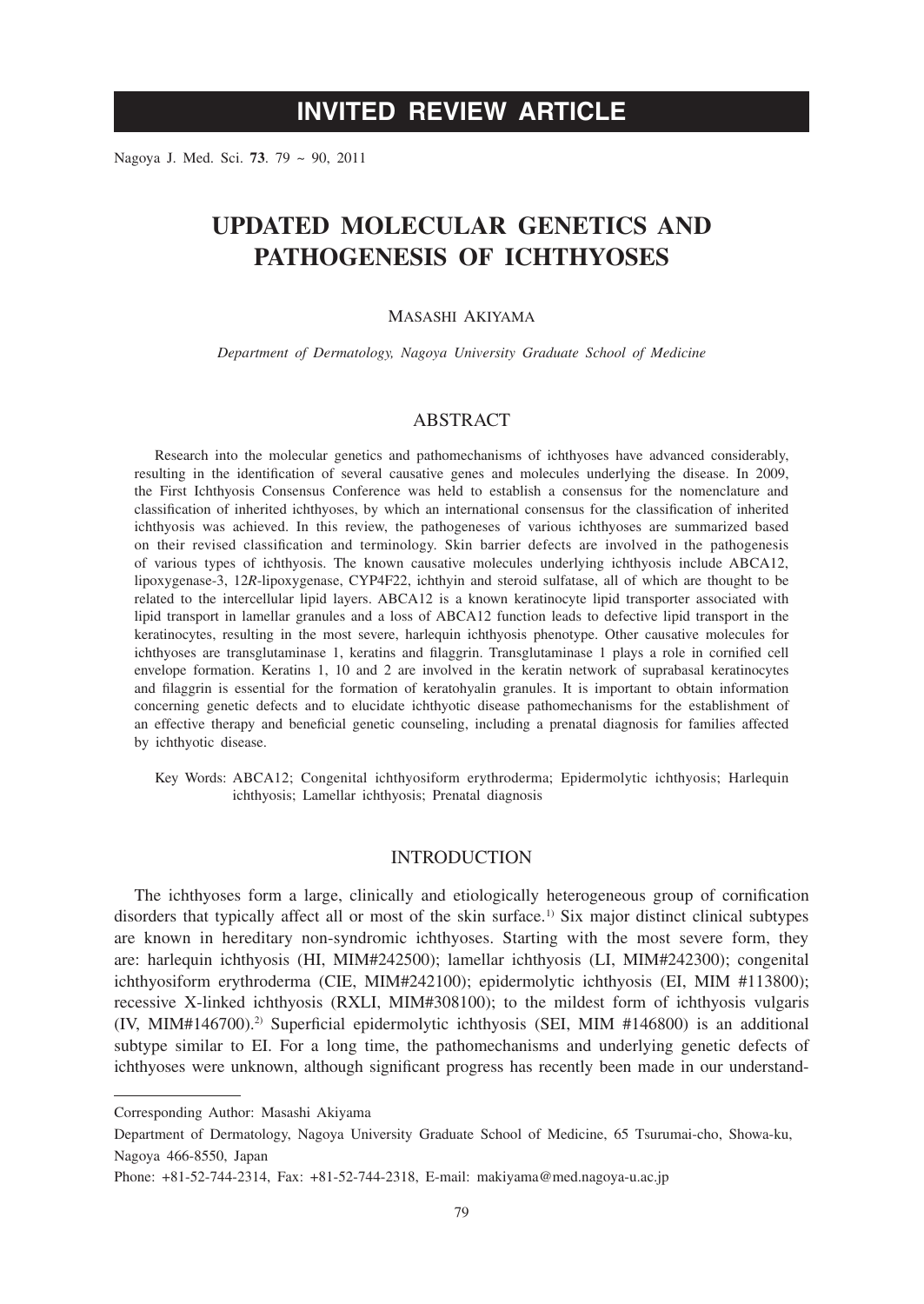ing of the molecular basis of human epidermal keratinization processes.

In 1978, the causative abnormality underlying RXLI was identified as a steroid sulfatase deficiency caused by genetic defects in the steroid sulfatase gene (*STS*).3,4) In 1992, mutations in the keratin 1 gene (*KRT1*) and keratin 10 gene (*KRT10*) were detected as a cause of EI.<sup>5-7)</sup> Since transglutaminase (TGase) 1 gene (*TGM1*) mutations were identified as the cause of LI in 1995,8,9) mutations in several other genes have also been identified in severe autosomal recessive congenital ichthyoses (ARCI).10)

In 2005, a loss-of-function mutations in the ABCA12 gene were reported to underlie HI, the most severe type of ichthyosis.11,12) In 2006, null mutations in the gene coding filaggrin (*FLG*) were detected as the causative defects leading to IV.13)

To date, the number of genes identified and demonstrated to cause ichthyosis in human patients has reached eleven; they are shown in Table 1, i.e., *FLG*,<sup>13</sup> *KRT1*, *KRT10*,<sup>5-7</sup> *KRT2*,<sup>14-16</sup> *TGM1*<sup>8,9</sup> *ABCA12*, 11,17,18) two lipoxygenase genes, *ALOXE3* and *ALOX12B*, 19) *NIPAL4*20) and *FLJ39501*. 21) Most ichthyosis phenotypes mentioned above exhibit a primary abnormality associated with a barrier function in the stratum corneum as their underlying pathogenetic mechanisms.<sup>1)</sup> The skin barrier of the stratum corneum has three major components, i.e., intercellular lipid layers, a cornified cell envelope and keratin/filaggrin degradation products (Fig. 1)

In 2009, the First Ichthyosis Consensus Conference was held to establish a consensus for the nomenclature and classification of inherited ichthyoses and an international consensus for the classification of inherited ichthyosis was successfully achieved.2) The new classification and nomenclature should prove useful to all clinicians and can serve as a reference point for future research. In this updated review, based on the revised classification and terminology of ichthyoses, the pathogeneses of various ichthyoses are described in association with descriptions of specific defects in the essential components comprising the epidermal skin barrier, highlighting a few crucial diseases and mechanisms. In addition, I briefly mentioned the prenatal diagnosis of severe congenital ichthyosis at the end of the present review.

| Stratum corneum<br>barrier components        | Molecule                 | Gene (locus)            | Mode of<br>inheritance | Type of Mutations                           | Phenotype   |
|----------------------------------------------|--------------------------|-------------------------|------------------------|---------------------------------------------|-------------|
| Intercellular<br>lipid layers                | ABCA12                   | $ABCA12$ (2q34)         | AR                     | truncation/deletion<br>(rarely missense)    | HI          |
|                                              | ABCA12                   | $ABCA12$ (2q34)         | AR                     | missense/missense or<br>missense/truncation | LI or CIE   |
|                                              | lipoxygenase-3           | <i>ALOXE3</i> (17p13.1) | AR                     | missense/truncation                         | LI or CIE   |
|                                              | $12R$ -lipoxygenase      | ALOX12B (17p13.1)       | AR                     | missense/truncation                         | LI or CIE   |
|                                              | CYP4F22                  | FLJ39501 (19P12)        | AR                     | missense/truncation                         | LI          |
|                                              | NIPAL <sub>4</sub>       | $NIPAL4$ (5q33)         | AR                     | missense/truncation                         | CIE or LI   |
|                                              | Steroid sulfatase        | STS (Xp22.32)           | X-LR                   | mostly large deletion                       | <b>RXLI</b> |
| Cornified cell<br>envelope                   | TGase 1                  | TGM1 (14q11.2)          | AR                     | missense/truncation/<br>deletion/insertion  | LI or CIE   |
| Keratin network and<br>keratohyalin granules | keratin 1                | $KRT1$ (12q12-q13)      | AD                     | missense                                    | EI          |
|                                              | keratin 10               | KRT10 (17q21)           | AD<br>(rarely AR)      | missense<br>(rarely nonsense)               | EI          |
|                                              | keratin 2                | $KRT2$ (12q11-q13)      | AD                     | missense                                    | SEI         |
|                                              | Filaggrin (profilaggrin) | $FLG$ (1q21.3)          | ASD                    | truncation                                  | IV          |

**Table 1** Essential components of stratum cornuem barrier and causative molecules/genes for ichthyoses (modified from Ref. No. 1)

AD, autosomal dominant; AR, autosomal recessive; ASD, autosomal semidominant; X-LR, X-linked recessive; CIE, congenital ichthyosiform erythroderma; EI, epidermolytic ichthyosis; HI, harlequin ichthyosis; IV, ichthyosis vulgaris; LI, lamellar ichthyosis; RXLI, recessive X-linked ichthyosis; SEI, superficial epidermolytic ichthyosis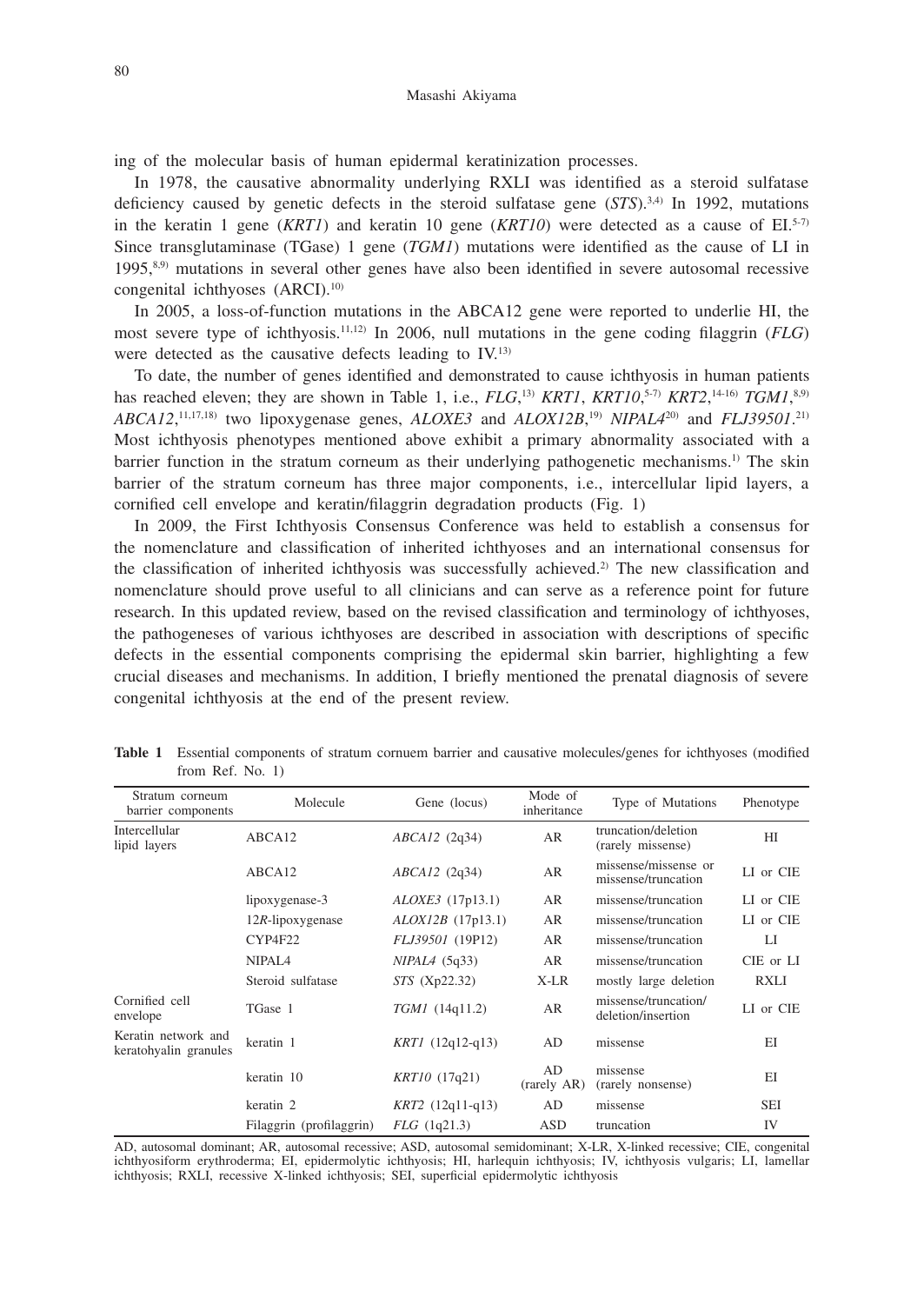

**Fig. 1** Major components of skin barrier in stratum corneum consist of intercellular lipid layers, cornified cell envelope and keratin/filaggrin degradation products. Figure modified from Ref. No. 1.

## MAJOR ICHTHYOSIS SUBTYPES AND THEIR CAUSATIVE MOLECULES

#### *Harlequin ichthyosis (HI)*

Formation of the intercellular lipid layers is essential for epidermal barrier function, and the defective formation of those layers is thought to result in a serious loss of barrier function, and to lead to extensive hyperkeratosis.22) Formation of the intercellular lipid layers involves a highly complex series of processes that include the transport of lipids into the lamellar granules, and a multi-step metabolism of this lipid content within lamellar granules. ABCA12 has been highlighted, because it was recognized as a key molecule in keratinocytes lipid transport.<sup>11,23)</sup>

Among the severe ARCI diseases, HI is the most devastating congenital ichthyosis, with affected newborns showing large, thick, plate-like scales over the whole body with severe ectropion, eclabium and flattened ears (Fig. 2A).<sup>10)</sup> In 2005, we revealed that ABCA12 is a keratinocyte lipid transporter, and demonstrated that *ABCA12* mutations lead to the HI phenotype.11) Another group independently reported that *ABCA12* mutations underlie HI by linkage analysis.12) *ABCA12* mutations were also found to underlie LI and CIE cases.<sup>17,18)</sup> ABCA12 is a member of a large superfamily of the ATP-binding cassette (ABC) transporters that bind and hydrolyze ATP to transport various molecules across a limiting membrane or into a vesicle.<sup>24)</sup> All ABCA subfamily members are thought to be lipid transporters.<sup>25)</sup> ABCA12 is a keratinocyte transmembrane lipid transporter protein associated with lipid transport in lamellar granules to the apical surface of granular layer keratinocytes.<sup>11)</sup>

Ultrastructurally, lamellar granule abnormalities are apparent in HI patient epidermis.<sup>26)</sup> Several morphologic abnormalities have been reported, e. g., abnormal lamellar granules in the granular layer keratinocytes and a lack of extracellular lipid lamellae in the stratum corneum. They reflect defective lipid transport by lamellar granules and the malformation of intercellular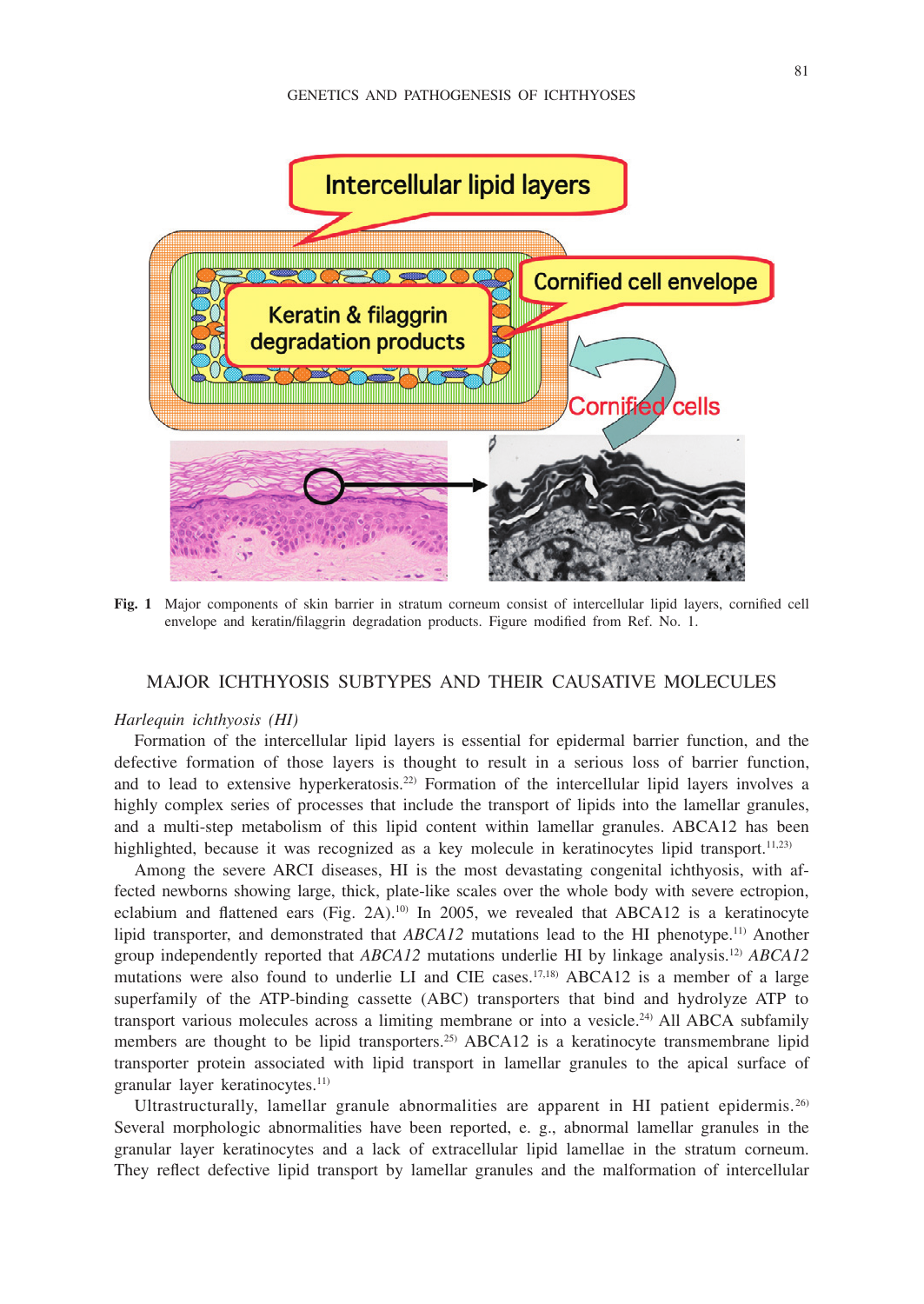

**Fig. 2** Clinical features of ichthyosis. (A) An HI patient harboring a homozygous *ABCA12* splice site mutation. Thick, plate-like scales are seen on the whole body. Figure modified from Ref. No. 11. (B) A CIE patient carrying compound heterozygous *ABCA12* nonsense and missense mutations. Fine, whitish scales are observed on erythrodermic skin. Figure modified from Ref. No. 42.

lipid layers in the stratum corneum in HI.26) In addition, cultured epidermal keratinocytes from an HI patient carrying *ABCA12* mutations demonstrated defective glucosylceramide transport, and this phenotype was recoverable by an *in vitro ABCA12* corrective gene transfer.11) Based on these findings, we were able to shed light on the pathomechanisms of HI with the underlying *ABCA12* mutations leading to a loss of ABCA12 function. Lamellar granules are lipid transporting and secreting granules in the epidermal kerationcytes. Mutations in the lipid transporter protein ABCA12 cause defective lipid accumulations into lamellar granules, $11,27$  resulting in malformation of the intercellular lipid layers of the stratum corneum.11) The fact that ABCA3 (a member of the same protein superfamily as ABCA12) functions in pulmonary surfactant lipid secretion via the production of similar lamellar-type granules within lung alveolar type II cells<sup>28,29)</sup> further supports this concept.

We subsequently transplanted cultured keratinocytes from patients with HI and succeeded in reconstituting HI skin lesions in immunodeficient mice.27) These reconstructed HI lesions showed similar changes to those observed in HI patients' skin. In addition, we generated *Abca12* disrupted  $(Abca12<sup>-/-</sup>)$  mice that reproduced the human HI phenotype, showing marked hyperkeratosis with eclabium and skin fissures.30) Lamellar granule abnormalities and defective ceramide distribution were noteworthy in the epidermis. Skin permeability assays of  $Abca12<sup>-/-</sup>$  mouse fetuses revealed a severe skin barrier dysfunction after the initiation of keratinization. Another group independently developed *Abca12<sup>-/-</sup>* mice, which also confirmed the clinical features of HI.<sup>31)</sup> A mouse strain carrying a homozygous spontaneous missense mutation was also reported to exhibit skin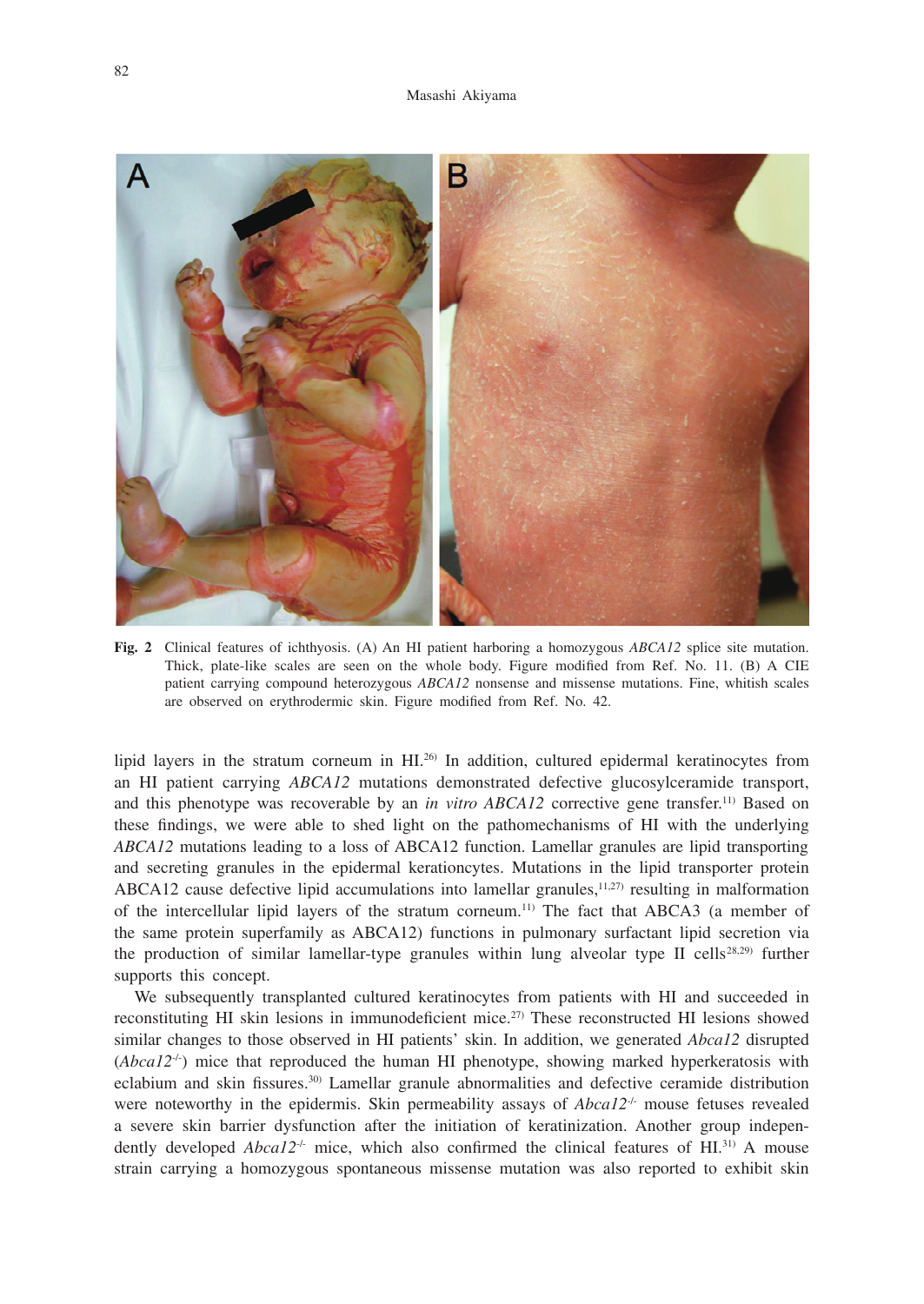manifestations similar to HI.32)

HI patients often die in the first one or two weeks of life. However, once they survive beyond the neonatal period, HI survivors' phenotypes improve within several weeks after birth. In order to clarify the mechanisms of phenotype recovery, we studied grafted skin and keratinocytes from *Abca12*-disrupted (*Abca12*-/-) mice and found that, during maturation, *Abca12*-/- epidermal keratinocytes regain their normal differentiation processes, although the exact mechanisms of this restoration are still unknown.<sup>33)</sup>

#### *Congenital ichthyosiform erythroderma (CIE) and lamellar ichthyosis (LI)*

The formation of a 15-nm-thick layer of protein called the cornified cell envelope (CCE) on the inner surface of the cell membrane is essential for the skin barrier function.1) CCE is assembled by the accumulation of several precursor proteins including involucrin, small prolinerich proteins and loricrin.34) TGases in the epidermis are thought to be responsible at least in part, for the assembly of cornified cell envelope precursor proteins that form the cornified cell envelope.<sup>35)</sup> TGase 1, the major subtype of the three TGases expressed in the epidermis,  $36,37$  is a membrane-associated TGase of about 92 kD. Since the identification of TGase 1 gene (*TGM1*) mutations in a number of families with LI in 1995,<sup>8,9)</sup> further *TGM1* mutations have been reported in LI families. In addition,  $TGM1$  mutations were reported to underlie the CIE phenotype.<sup>38,39)</sup>

There is little doubt that the defective formation of the stratum corneum intercellular lipid layers is caused by abnormal keratinocyte lipid metabolism, transport, and/or secretion, constituting one of the major pathogenetic mechanisms underlying congenital ichthyosis. Several critical molecules causing ichthyosis are thought to be involved in the formation of the stratum corneum intercellular lipid layers.<sup>1)</sup>

In 2003, a keratinocyte lipid transporter ABCA12 was reported to be the causative molecule in type 2 LI (OMIM #601277) (see "harlequin ichthyosis" section above).<sup>17)</sup> Type 2 LI is a subtype of LI which links to 2q33-35. Several genotype/phenotype correlations with *ABCA12* mutations have been elucidated as follows.<sup>40)</sup> Combinations of missense mutations resulting in only one amino acid alteration underlie the LI phenotype.17) In contrast, most mutations in HI are truncation or deletion mutations which lead to more severe changes, such as a loss of the ABCA12 peptide function affecting important nucleotide-binding fold domains and/or transmembrane domains. In HI, so far at least one mutation on each allele must be a truncation or deletion mutation within a conserved region that seriously impacts the ABCA12 function.11,40,41) In the Japanese population, CIE patients harboring *ABCA12* mutations as the causative genetic defect are not rare (Fig. 2B).18,42,43) Further accumulations of data on *ABCA12* mutations and their effects on the protein function/structure together with specific mutation sites are needed to better elucidate genotype/ phenotype correlations that help to predict HI patient prognosis.

In 2002, mutations in two lipoxygenase genes, *ALOXE3* and *ALOX12B*, coding lipoxygenase-3 and 12(R)-lipoxygenase, respectively, were reported to underlie ARCI.<sup>19)</sup> Although their exact functions are unknown, lipoxygenase-3 and 12(R)-lipoxygenase are non-heme iron-containing dioxygenases expressed in the epidermis.44,45) They may be associated with the lipid metabolism of lamellar granule contents and/or intercellular lipid layers in the epidermis. 12(R)-lipoxygenase knockout mice have exhibited a severe impairment of the skin barrier function.46) That loss of barrier function was associated with a perturbance of the assembly/extrusion of lamellar granules. Cornified cell envelopes from the skin of 12(R)-lipoxygenase deficient mice showed increased fragility.46) Lipid analysis revealed a disordered composition of ceramides, especially a decrease in th ester-bound ceramide species.<sup>46</sup> Based on these findings, the 12(R)-lipoxygenase-lipoxygenase-3 pathway was thought to play a key role in the process of epidermal barrier formation by affecting lipid metabolism.46) In fact, partially disturbed lamellar granule secretion has been reported in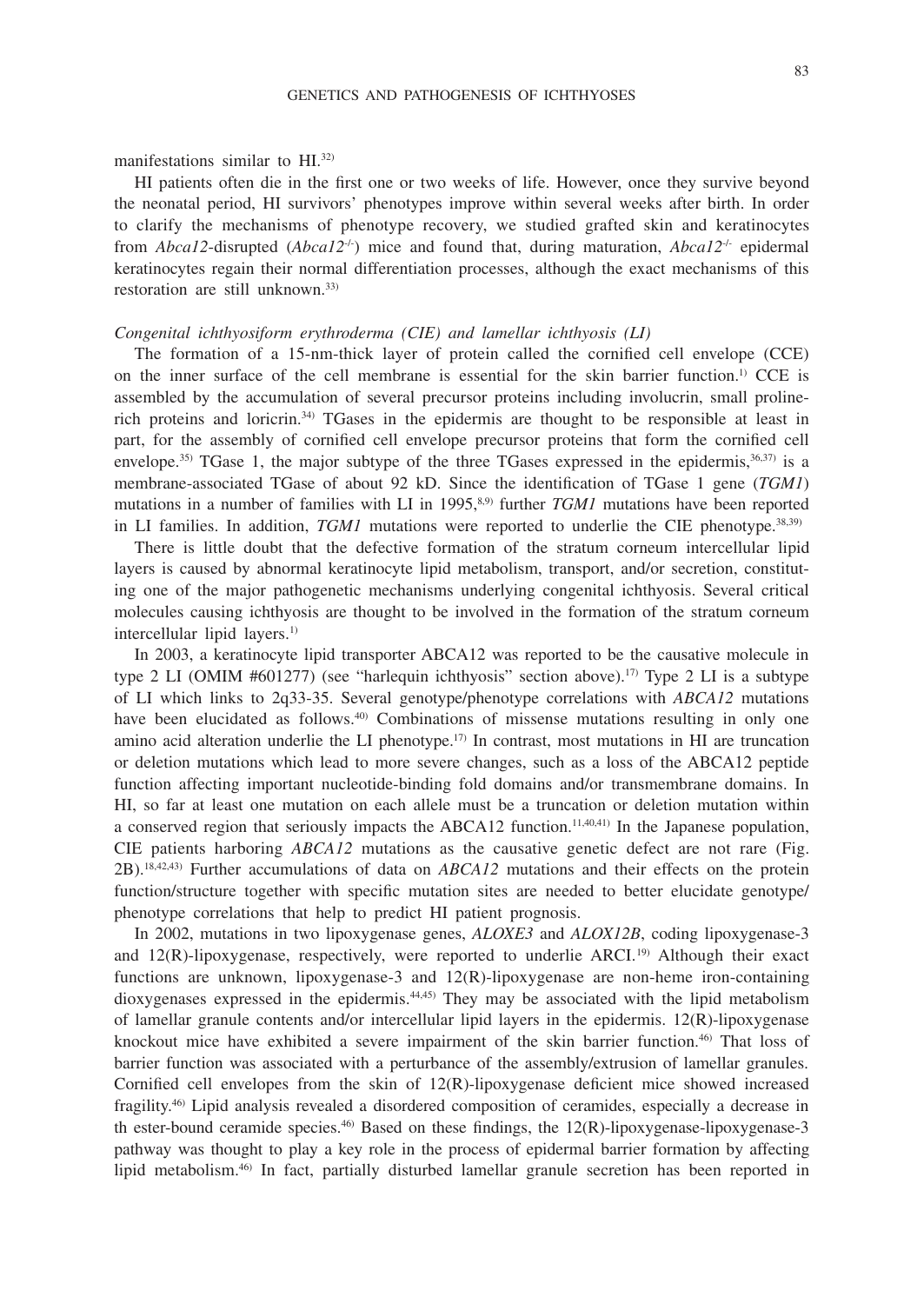#### Masashi Akiyama

the epidermis of a CIE patient with *ALOX12B* mutations.47)

NIPAL4 (ichthyin) defects have also been reported to underlie certain cases of LI or CIE phenotypes.20) NIPAL4 is a protein with several transmembrane domains, which belongs to a new family of proteins with an unknown function. NIPAL4-like proteins are localized in the plasma membrane, and share homologies to both transporters and G-protein coupled receptors.<sup>20)</sup> NIPAL4 was suggested to be a membrane receptor for certain ligands (trioxilins A3 and B3) from the hepoxilin pathway,20) although the underlying mechanisms of exactly how *NIPAL4* mutations lead to an ichthyotic phenotype remain to be clarified.

Mutations in *FLJ39501* were identified as causative genetic defects in lamellar ichthyosis type 3 (MIM 604777).21) *FLJ39501* encodes a cytochrome P450, family 4, subfamily F, polypeptide 2 homolog of the leukotriene B4-omega-hydroxylase (CYP4F22). The exact function of CYP4F22 has not yet been elucidated yet, but it is thought to catalyze the 20-hydroxylation of trioxilin A3 form the 12(R)-lipoxygenase pathway. Further oxidation of this substrate would lead to 20-carboxy-(R)–trioxilin A3, a compound suspected to be involved in skin hydration, and would be an essential product lacking in various forms of ARCI.

# *Epidermolytic ichthyosis (EI) and superficial epidermolytic ichthyosis (SEI)*

A normal keratin filament network is an important structure for keratohyalin granule formation and for maintaining the integrity and dimensions of the cornified cell cytoplasm. In this context, the keratin-network would be essential to normal skin barrier formation. Mutations in differentiation-specific keratins are known to result in ichthyosis phenotypes.

EI is caused by mutations in either the keratin 1 gene (*KRT1*) or the keratin 10 gene (*KRT10*).<sup>5-7)</sup> Most of the causative mutations are missense mutations that reside within the beginning or at the end of the rod domain segments of keratin peptides, which are called helix initiation and helix termination motifs. Those motifs are highly conserved regions of approximately 20 amino acids, which have been implicated in molecular overlapping interactions as part of the formation of 10 nm intermediate filaments from dimers comprising both type I acidic and a type II basic-neutral keratins.48) Single amino acid alterations in these essential helix boundary motifs frequently lead to a significant disease phenotype in the majority of keratin diseases.

EI is a severe congenital ichthyosis that exhibits from birth widespread blisters and erosions on a background of erythrodermic skin.<sup>1,2)</sup> After the perinatal period, blister formation ceases and generalized hyperkeratosis becomes apparent. Histologically, a predominant vacuolization of the cells is observed in the middle and upper spinous and granular layers of the epidermis. The vacuolated keratinocytes show large and irregularly shaped cytoplasmic granules. Ultrastructurally, irregularly shaped, abnormal, clumped keratin filaments are seen in the keratinocytes from the upper spinous to the granular layers. $49$ ) EI generally exhibits an autosomal dominant inheritance, although only a few families showing recessive inheritance traits have been reported.50,51) In such families, the causative mutations are nonsense mutations. As for genotype-phenotype correlations in EI, palmoplantar keratoderma exists in patients with *KRT1* mutations, but not in those with *KRT10* mutations.52)

SEI is also an autosomal dominant ichthyosis which shows similar, but slightly milder clinical features than those of EI.<sup>53)</sup> Keratin 2 gene (*KRT2*) mutations underlie SEI patients.<sup>14-16</sup> Occasionally, cases with SEI can be difficult to clinically differentiate from EI, so that molecular genetic studies would be essential for a more definite diagnosis.<sup>54)</sup> In the human epidermis, keratin 1 and 10 expressions occur in the suprabasal layers, replacing keratins 5 and 14 as the cells differentiate. Keratin 2 is expressed somewhat later than keratins 1 and 10 in keratinocyte differentiation as the keratinocytes approach the granular layer. Thus, consistent with the restricted keratin 2 expression sites, in SEI, clumped keratin filaments were restricted to the cytoplasm of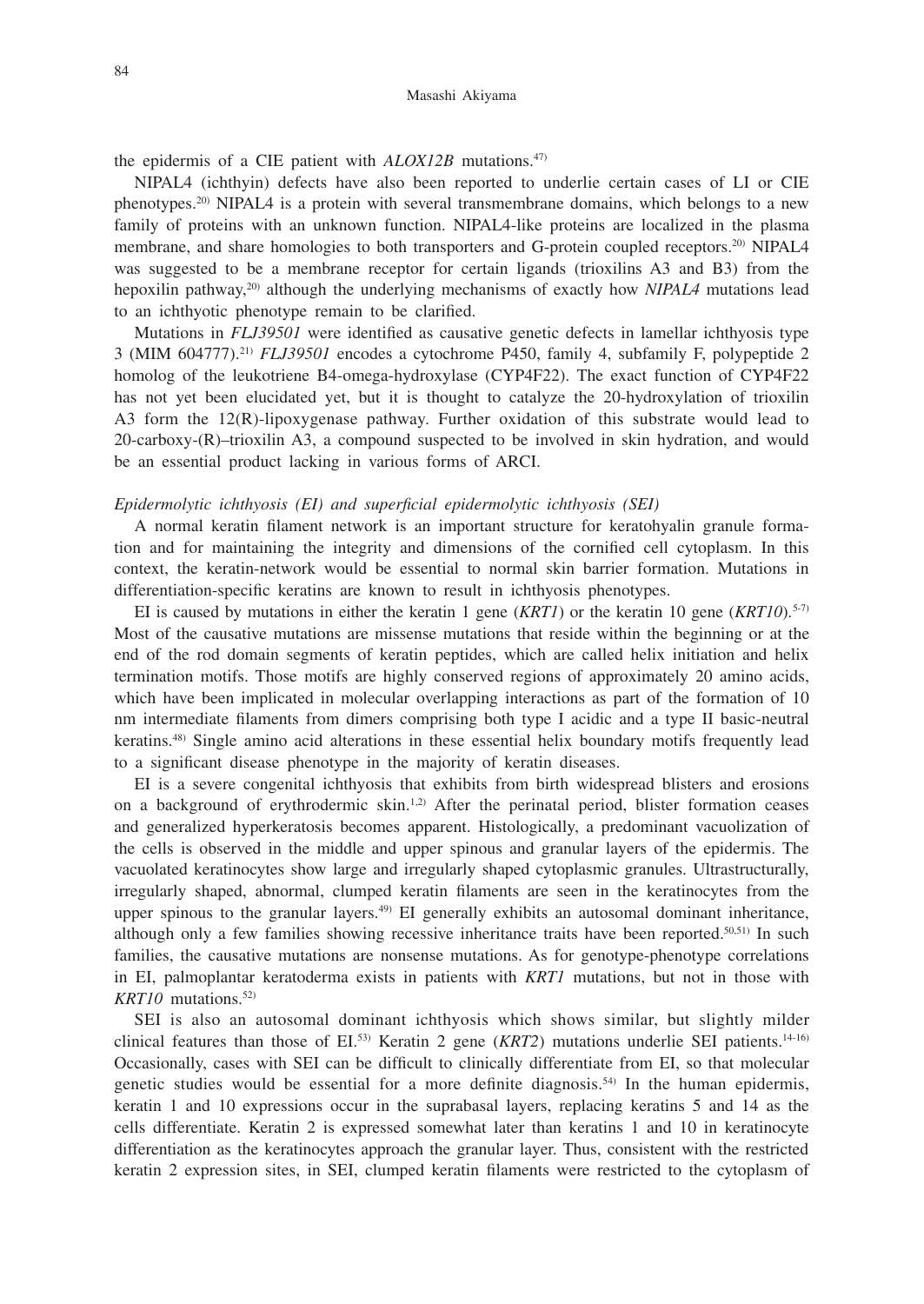granular layer cells and the uppermost spinous layer cells, leading to granular degeneration only in the uppermost spinous and granular layers of the patient's epidermis. Such restricted granular degeneration results in milder clinical manifestations and the presence of superficial denuded areas (the *mauserung* phenomenon) that are characteristic of SEI.

### *Ichthyosis vulgaris (IV)*

IV is a common genetic keratinization disorder, clinically characterized by scaling, especially on the flexor limbs, and with palmoplantar hyperlinearity. The epidermis of IV patients shows a decrease in their size and numbers or, complete absence of keratohyalin granules.55)

The degradation products of keratohyalin granules occupy the cytoplasm of keratinized cells in the stratum corneum and play important roles in the skin barrier function. Keratohyalin granules in the granular layer of the epidermis are predominantly composed of large (>400-kDa) profilaggrin polyproteins.56,57) Upon the terminal differentiation of keratinocytes, profilaggrin is cleaved into 10-12 essentially identical 37-kDa filaggrin peptides. The liberated filaggrin aggregates the keratin filaments,56) causing a collapse of the granular cells into a flattened squame-shape. In addtion, the degradation products of filaggrin contribute to moisture retention in the cornified layers. Thus, filaggrin, a major component of keratohyalin granules, is indispensable to the normal, intact, skin barrier function. In this context, a loss or reduction in filaggrin expression results in excessively dry skin and impaired barrier function, which leads to clinical features of IV.

In 2006, *FLG* mutations were identified in IV patients in European populations<sup>13)</sup> and have been shown to be major predisposing factors for atopic dermatitis.58) Subsequently, *FLG* mutations were identified in Japanese, Chinese, Taiwanese and Korean populations.59,60) Based on the information about population-specific *FLG* mutations, numbers of cohort studies of atopic dermatitis for *FLG* mutations have been performed confirming that about 25–50% of patients with atopic dermatitis were demonstrated to harbor *FLG* mutations as a predisposing factor. It was demonstrated that *FLG* mutations are also strongly associated with atopic dermatitis in the Japanese population.<sup>59,61)</sup> Skin barrier defects due to *FLG* mutations are thought to play important roles in the pathogenesis of atopic diseases including atopic dermatitis, allergic rhinitis and asthma.62)

## *Recessive X-linked ichthyosis (RXLI)*

Genetic defects in the steroid sulfatase gene (*STS*) were reported to underlie RXLI.3,4) Most *STS* mutations underlying RXLI are large deletions and, nowadays, fluorescence *in situ* hybridization (FISH) techniques are a useful tool in detecting causative *STS* mutations.63) The hyperkeratosis and scaling observed in RXLI are associated with an abnormal accumulation of cholesterol sulfate in the stratum corneum.64) Steroid sulfatase is concentrated in lamellar granules and then secreted into the intercellular spaces of the stratum corneum, along with other lamellar granule-derived lipid hydrolases.<sup>65)</sup> In those spaces, steroid sulfatase degrades cholesterol sulfate, generating some cholesterol for the barrier. Furthermore, the progressive decline in cholesterol sulfate permits corneodesmosome degradation leading to intact desquamation.65) Thus, two molecular pathways contribute to disease pathogenesis in RXLI. Steroid sulfatase deficiency leads to both malformation of the intercellular lipid barrier, and a delay in corneodesmosome degradation, resulting in corneocyte retension.<sup>65)</sup> In addition, increased  $Ca^{2+}$  in the intercellular space of the stratum corneum in X-linked ichthyosis has been reported to contribute to corneocyte retention by increasing corneodesmosomes and interlamellar cohesion.<sup>65)</sup>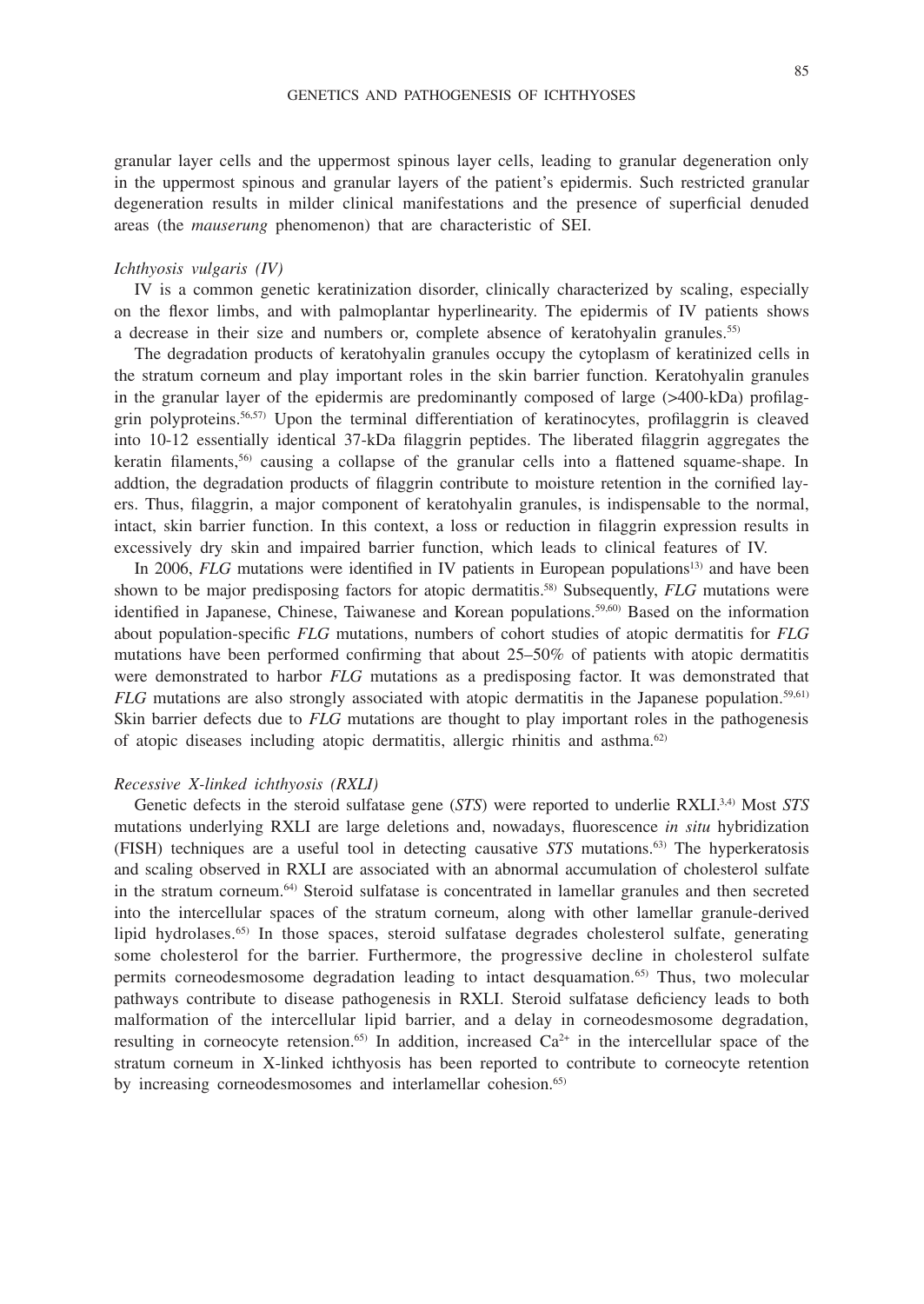# PRENATAL DIAGNOSIS OF SEVERE CONGENITAL ICHTHYOSES

The quality of life of patients with severe congenital ichthyoses is seriously affected in some cases, so that parental requests for prenatal diagnosis cannot be easily ignored. Due to the recent advances in our understanding of the genetic defects underlying severe congenital ichthyosis, it has become possible to make DNA-based prenatal diagnoses for congenital ichthyosis families by sampling chorionic villus or amniotic fluid in the earlier stages of pregnancy. That lowers the risk to fetal health and reduces the burden on mothers compared with prenatal diagnoses by fetal skin biopsy.<sup>1)</sup>

In cases of HI, before identification of *ABCA12* as the causative gene, prenatal diagnoses had been performed by fetal skin biopsy and electron microscopic observation at the later stages of pregnancies,  $19-23$  weeks estimated gestational age, for more than 20 years.<sup>66-69</sup> When a fetus was diagnosed as affected, any interruption at the late stage of pregnancy posed a serious problem.

After the identification of *ABCA12* as the causative gene for HI, it became feasible to perform DNA-based prenatal diagnoses for HI by chorionic villus or amniotic fluid sampling at a much earlier stage of pregnancy. That significantly lowered risk to fetal health and reduced the burden on mothers, as in the case of other severe genetic disorders.<sup>70)</sup> Indeed, prenatal diagnoses and the exclusion of HI by DNA testing have been performed in our laboratory.<sup>70,711</sup>

Prenatal diagnosis of LI by the ultrastructural observation of fetal skin samples involves a somewhat high-risk, since LI patients can exhibit regional, individual, and familial variability in their disease phenotypes.72) In LI families with *TGM1* mutations, successful prenatal DNA-base diagnoses and prenatal exclusions of LI have been reported.73,74) Prenatal diagnosis by mutation analysis in lipoxygenase-3, 12(R)-lipoxygenase and ABCA12, etc. is theoretically available in LI and CIE families with previously identified mutations on a case-by-case basis.

Successful prenatal diagnosis of EI by fetal skin biopsy was reported in the  $1980s^{75}$  and, at present, prenatal diagnosis by mutation analysis has become feasible for EI in families whose causative mutations have been elucidated.76,77)

# CONCLUSION AND REMARKS

As summarized above in this updated review, our knowledge of the molecular genetics and pathogenesis of ichthyosis has advanced dramatically in the last couple of decades. In addition, we now have several powerful tools for the treatment of genetic disorders, such as siRNA genesilencing technology, read-through compounds to read through nonsense mutations, and improved corrective gene transfer techniques. Fortunately, the skin is the most easily accessible organ for these novel treatment approaches. Thus, based on our knowledge of the pathomechanisms of various ichthyoses described in the present review, I am sanguine about the development of novel, highly effective therapeutic methods in the near future.

## REFERENCES

<sup>1)</sup> Akiyama M, Shimizu H. An update on molecular aspects of the non-syndromic ichthyoses. *Exp Dermatol*, 2008; 17: 373–382.

<sup>2)</sup> Oji V, Tadini G, Akiyama M, Blanchet-Bardon C, Bodemer C, Bourrat E, Coudiere P, DiGiovanna JJ, Elias P, Fischer J, Fleckman P, Gina M, Harper J, Hashimoto T, Hausser I, Hennies HC, Hohl D, Hovnanian A, Ishida-Yamamoto A, Jacyk WK, Leachman S, Leigh I, Mazereeuw-Hautier J, Milstone L, Morice-Picard F, Paller AS, Richard G, Schmuth M, Shimizu H, Sprecher E, Van Steensel M, Taïeb A, Toro JR, Vabres P,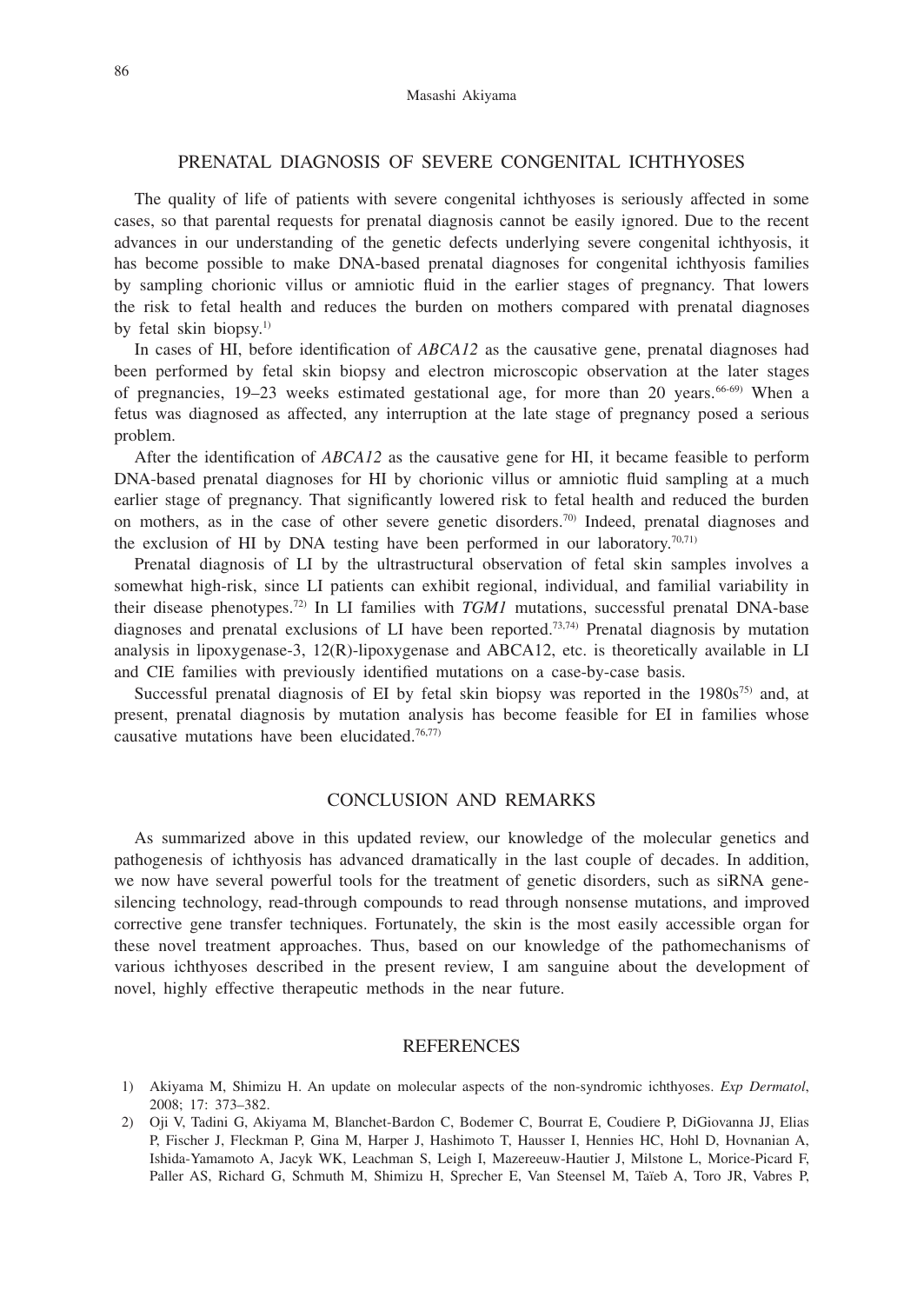Vahlquist A, Williams M, Traupe H. Revised nomenclature and classification of inherited ichthyoses: results of the First Ichthyosis Consensus Conference in Sorèze 2009. *J Am Acad Dermatol*, 2010; 63: 607–641.

- 3) Shapiro LJ, Weiss R, Webster D, France JT. X-linked ichthyosis due to steroid-sulfatase deficiency. *Lancet*, 1978; I: 70–72.
- 4) Koppe JG, Marinkovic-Ilsen A, Rijken Y, de Groot WP, Jobsis AC. X-linked ichthyosis. A sulfatase deficiency. *Arch Dis Child*, 1978; 53: 803–806.
- 5) Chipev CC, Korge BP, Markova N, Bale SJ, DiGiovanna JJ, Compton JG, Steinert PM. A leucine > proline mutation in the H1 subdomain of keratin 1 causes epidermolytic hyperkeratosis. *Cell*, 1992; 70: 821–828.
- 6) Cheng J, Syder AJ, Yu QC, Letai A, Paller AS, Fuchs E. The genetic basis of epidermolytic hyperkeratosis: a disorder of differentiation-specific epidermal keratin genes. *Cell*, 1992; 70: 811–819.
- 7) Rothnagel JA, Dominey AM, Dempsey LD, Longley MA, Greenhalgh DA, Gagne TA, Huber M, Frenk E, Hohl D, Roop DR. Mutations in the rod domains of keratins 1 and 10 in epidermolytic hyperkeratosis. *Science*, 1992; 257: 1128–1130.
- 8) Huber M, Rettler I, Bernasconi K, Frenk E, Lavrijsen SP, Ponec M, Bon A, Lautenschlager S, Schorderet DF, Hohl D. Mutations of keratinocyte transglutaminase in lamellar ichthyosis. *Science*, 1995; 267: 525–528.
- 9) Russell LJ, DiGiovanna JJ, Rogers GR Steinert PM, Hashem N, Compton JG, Bale SJ. Mutations in the gene for transglutaminase 1 in autosomal recessive lamellar ichthyosis. *Nat Genet*, 1995; 9: 279–283.
- 10) Akiyama M. Harlequin ichthyosis and other autosomal recessive congenital ichthyoses: the underlying genetic defects and pathomechanisms. *J Dermatol Sci*, 2006; 42: 83–89.
- 11) Akiyama M, Sugiyama-Nakagiri Y, Sakai K McMillan JR, Goto M, Arita K, Tsuji-Abe Y, Tabata N, Matsuoka K, Sasaki R, Sawamura D, Shimizu H. Mutations in ABCA12 in harlequin ichthyosis and functional rescue by corrective gene transfer. *J Clin Invest*, 2005; 115: 1777–1784.
- 12) Kelsell DP, Norgett EE, Unsworth H, Teh MT, Cullup T, Mein CA, Dopping-Hepenstal PJ, Dale BA, Tadini G, Fleckman P, Stephens KG, Sybert VP, Mallory SB, North BV, Witt DR, Sprecher E, Taylor AE, Ilchyshyn A, Kennedy CT, Goodyear H, Moss C, Paige D, Harper JI, Young BD, Leigh IM, Eady RA, O'Toole EA. Mutations in *ABCA12* underlie the severe congenital skin disease harlequin ichthyosis. *Am J Hum Genet*, 2005; 76: 794–803.
- 13) Smith FJD, Irvine AD, Terron-Kwiatkowski A, Sandilands A, Campbell LE, Zhao Y, Liao H, Evans AT, Goudie DR, Lewis-Jones S, Arseculeratne G, Munro CS, Sergeant A, O'Regan G, Bale SJ, Compton JG, DiGiovanna JJ, Presland RB, Fleckman P, McLean WH. Loss-of-function mutations in the gene encoding filaggrin cause ichthyosis vulgaris. *Nat Genet*, 2006; 38: 337–342.
- 14) Rothnagel JA, Traupe H, Wojcik S, Huber M, Hohl D, Pittelkow MR, Saeki H, Ishibashi Y, Roop DR. Mutations in the rod domain of keratin 2e in patients with ichthyosis bullosa of Siemens. *Nat Genet*, 1994;  $7:485-490.$
- 15) McLean WHI, Morley SM, Lane EB, Eady RA, Griffiths WA, Paige DG, Harper JI, Higgins C, Leigh IM. Ichthyosis bullosa of Siemens-a disease involving keratin 2e. *J Invest Dermatol*, 1994; 103: 277–281.
- 16) Kremer H, Zeeuwen P, McLean WHI, Mariman EC, Lane EB, van de Kerkhof CM, Ropers HH, Steijlen PM. Ichthyosis bullosa of Siemens is caused by mutations in the keratin 2e gene. *J Invest Dermatol*, 1994; 103: 286–289.
- 17) Lefèvre C, Audebert S, Jobard F, Bouadjar B, Lakhdar H, Boughdene-Stambouli O, Blanchet-Bardon C, Heilig R, Foglio M, Weissenbach J, Lathrop M, Prud'homme JF, Fischer J. Mutations in the transporter ABCA12 are associated with lamellar ichthyosis type 2. *Hum Mol Genet*, 2003; 12: 2369–2378.
- 18) Natsuga K, Akiyama M, Kato N, Sakai K, Sugiyama-Nakagiri Y, Nishimura M, Hata H, Abe M, Arita K, Tsuji-Abe Y, Onozuka T, Aoyagi S, Kodama K, Ujiie H, Tomita Y, Shimizu H. Novel *ABCA12* mutations identified in two cases of non-bullous congenital ichthyosiform erythroderma associated with multiple skin malignant neoplasia. *J Invest Dermatol*, 2007; 127; 2669–2673.
- 19) Jobard F, Lefèvre C, Karaduman A, Blanchet-Bardon C, Emre S, Weissenbach J, Ozgüc M, Lathrop M, Prud'homme JF, Fischer J. Lipoxygenase-3 (ALOXE3) and 12(R)-lipoxygenase (ALOX12B) are mutated in non-bullous congenital ichthyosiform erythroderma (NCIE) linked to chromosome 17p13.1. *Hum Mol Genet*, 2002; 11: 107–113.
- 20) Lefèvre C, Bouadjar B, Karaduman A, Jobard F, Saker S, Ozguc M, Lathrop M, Prud'homme JF, Fischer J. Mutations in ichthyin a new gene on chromosome 5q33 in a new form of autosomal recessive congenital ichthyosis. *Hum Mol Genet*, 2004; 13: 2473–2482.
- 21) Lefèvre C, Bouadjar B, Ferrand V, Tadini G, Mégarbané A, Lathrop M, Prud'homme JF, Fischer J. Mutations in a new cytochrome P450 gene in lamellar ichthyosis type 3. *Hum Mol Genet*, 2006; 15: 767–776.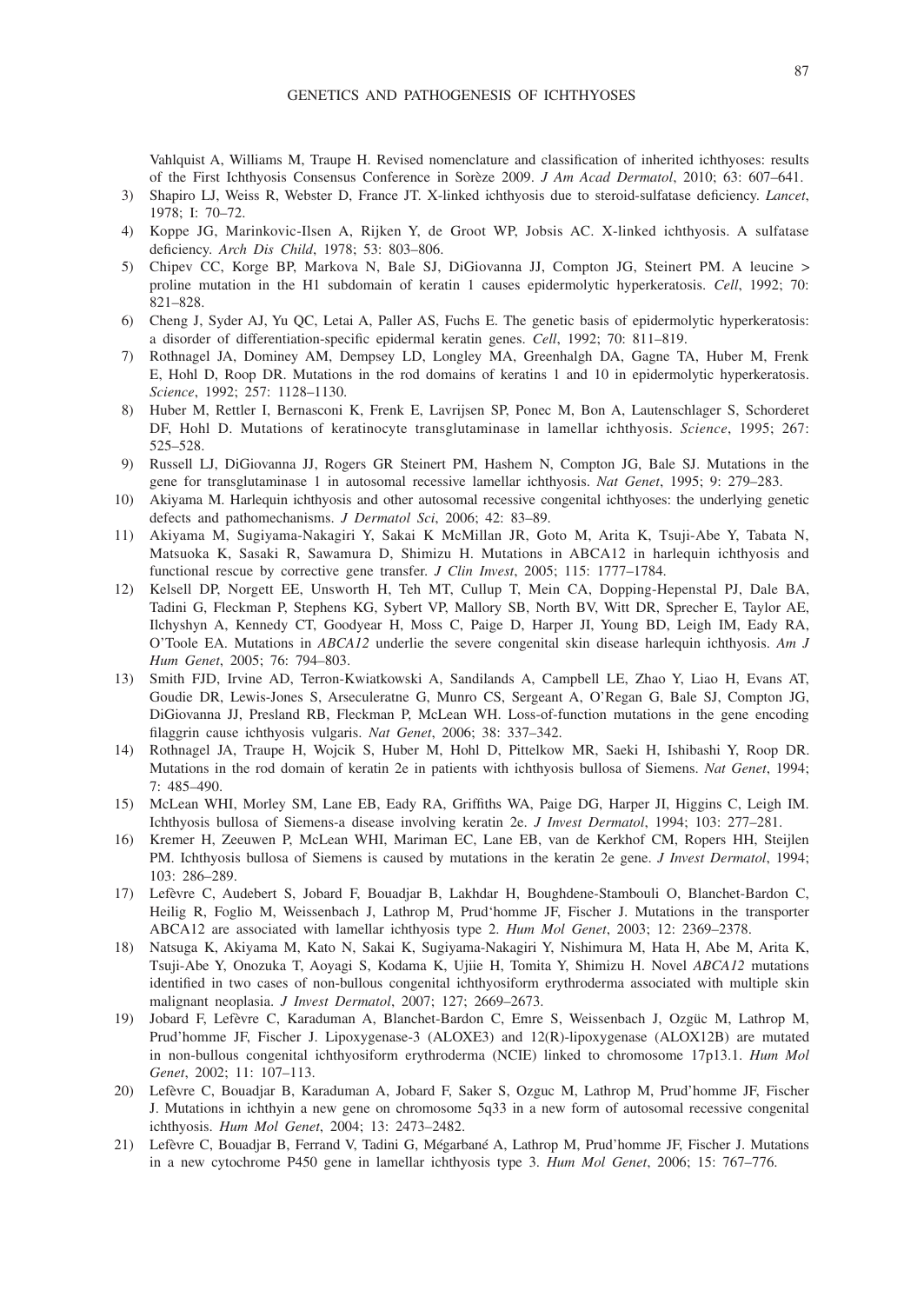#### Masashi Akiyama

- 22) Akiyama M. Pathomechanisms of harlequin ichthyosis and ABCA transporters in human diseases. *Arch Dermatol*, 2006; 142: 914–918.
- 23) Sakai K, Akiyama M, Sugiyama-Nakagiri Y, McMillan JR, Sawamura D, Shimizu H. Localization of ABCA12 from Golgi apparatus to lamellar granules in human upper epidermal keratinocytes. *Exp Dermatol*, 2007; 16: 920–926.
- 24) Borst P, Elferink RO. Mammalian ABC transporters in health and disease. *Annu Rev Biochem*, 2002; 71: 537–592.
- 25) Peelman F, Labeur C, Vanloo B, Roosbeek S, Devaud C, Duverger N, Denèfle P, Rosier M, Vandekerckhove J, Rosseneu M. Characterization of the ABCA transporter subfamily: identification of prokaryotic and eukaryotic members, phylogeny and topology. *J Mol Biol*, 2003; 325: 259–274.
- 26) Akiyama M, Dale BA, Smith LT, Shimizu H, Holbrook KA. Regional difference in expression of characteristic abnormality of harlequin ichthyosis in affected fetuses. *Prenat Diagn*, 1998; 18: 425–436.
- 27) Yamanaka Y, Akiyama M, Sugiyama-Nakagiri Y, Sakai K, Goto M, McMillan JR, Ota M, Sawamura D, Shimizu H. Expression of the keratinocyte lipid transporter ABCA12 in developing and reconstituted human epidermis. *Am J Pathol*, 2007; 171: 43–52.
- 28) Yamano G, Funahashi H, Kawanami O, Zhao LX, Ban N, Uchida Y, Morohoshi T, Ogawa J, Shioda S, Inagaki N. ABCA3 is a lamellar body membrane protein in human lung alveolar type II cells. *FEBS Lett*, 2001; 508: 221–225.
- 29) Shulenin S, Nogee LM, Annilo T, Wert SE, Whitsett JA, Dean M. ABCA3 gene mutations in newborns with fatal surfactant deficiency. *N Engl J Med*, 2004; 350: 1296–1303.
- 30) Yanagi T, Akiyama M, Nishihara H, Sakai K, Nishie W, Tanaka S, Shimizu H. Harlequin ichthyosis model mouse reveals alveolar collapse and severe fetal skin barrier defects. *Hum Mol Genet*, 2008; 17: 3075–3083.
- 31) Zuo Y, Zhuang DZ, Han R, Isaac G, Tobin JJ, McKee M, Welti R, Brissette JL, Fitzgerald ML, Freeman MW. ABCA12 maintains the epidermal lipid permeability barrier by facilitating formation of ceramide linoleic esters. *J Biol Chem*, 2008; 283: 36624–36635.
- 32) Smyth I, Hacking DF, Hilton AA, Mukhamedova N, Meikle PJ, Ellis S, Slattery K, Collinge JE, de Graaf CA, Bahlo M, Sviridov D, Kile BT, Hilton DJ. A mouse model of harlequin ichthyosis delineates a key role for Abca12 in lipid homeostasis. *PLoS Genet*, 2008; 4: e1000192.
- 33) Yanagi T, Akiyama M, Nishihara H, Ishikawa J, Sakai K, Miyamura Y, Naoe A, Kitahara T, Tanaka S, Shimizu H. 2010. Self-improvement of keratinocyte differentiation defects during skin maturation in ABCA12 deficient harlequin ichthyosis model mice. *Am J Pathol*, 2010; 177: 106–118.
- 34) Steinert PM, Marekov LN. The proteins elafin, filaggrin, keratin intermediate filaments, loricirn, and small proline-rich proteins 1 and 2 are isodipeptide cross-linked components of the human epidermal cornified cell envelope. *J Biol Chem*, 1995; 270: 17702–17711.
- 35) Greenberg CS, Birckbichler PJ, Rice RH. Transglutaminases: multifunctional cross-linking enzyme that stabilizes tissues. *FASEB J*, 1991; 5: 3071–3077.
- 36) Kim I-G, McBride OW, Wang M, Kim S-Y, Idler WW, Steinert PM. Structure and organization of the human transglutaminase 1 gene. *J Biol Chem*, 1992; 267: 7710–7717.
- 37) Yamanishi K, Inazawa J, Liew F-M, Nonomura K, Ariyama T, Yasuno H, Abe T, Doi H, Hirano J, Fukushima S. Structure of the gene for human transglutaminase 1. *J Biol Chem*, 1992; 267: 17858–17863.
- 38) Laiho E, Ignatius J, Mikkola H, Yee VC, Teller DC, Niemi KM, Saarialho-Kere U, Kere J, Palotie A. Transglutaminase 1 mutations in autosomal recessive congenital ichthyosis: private and recurrent mutations in an isolated population. *Am J Hum Genet*, 1997; 61: 529–538.
- 39) Akiyama M, Takizawa Y, Kokaji T, Shimizu H. Novel mutations of TGM1 in a child with congenital ichthyosiform erythroderma. *Br J Dermatol*, 2001; 144: 401–407.
- 40) Akiyama M. *ABCA12* mutations and autosomal recessive congenital ichthyosis: a review of genotype/ phenotype correlations and of pathogenetic concepts. *Hum Mutat*, 2010; 31: 1090–1096.
- 41) Akiyama M, Sakai K, Sugiyama-Nakagiri Y, Yamanaka Y, McMillan JR, Sawamura D, Niizeki H, Miyagawa S, Shimizu H. Compound heterozygous mutations including a de novo missense mutation in ABCA12 led to a case of harlequin ichthyosis with moderate clinical severity. *J Invest Dermatol*, 2006; 126: 1518–1523.
- 42) Akiyama M, Sakai K, Hatamochi A, Yamazaki S, McMillan JR, Shimizu H. Novel compound heterozygous nonsense and missense *ABCA12* mutations lead to non-bullous congenital ichthyosiform erythroderma. *Br J Dermatol*, 2008; 158: 864–867.
- 43) Sakai K, Akiyama M, Yanagi T, McMillan JR, Suzuki T, Tsukamoto K, Sugiyama H, Hatano Y, Hayashitani M, Takamori K, Nakashima K, Shimizu H. ABCA12 is a major causative gene for non-bullous congenital ichthyosiform erythroderma. *J Invest Dermatol*, 2009; 129: 2306–2309.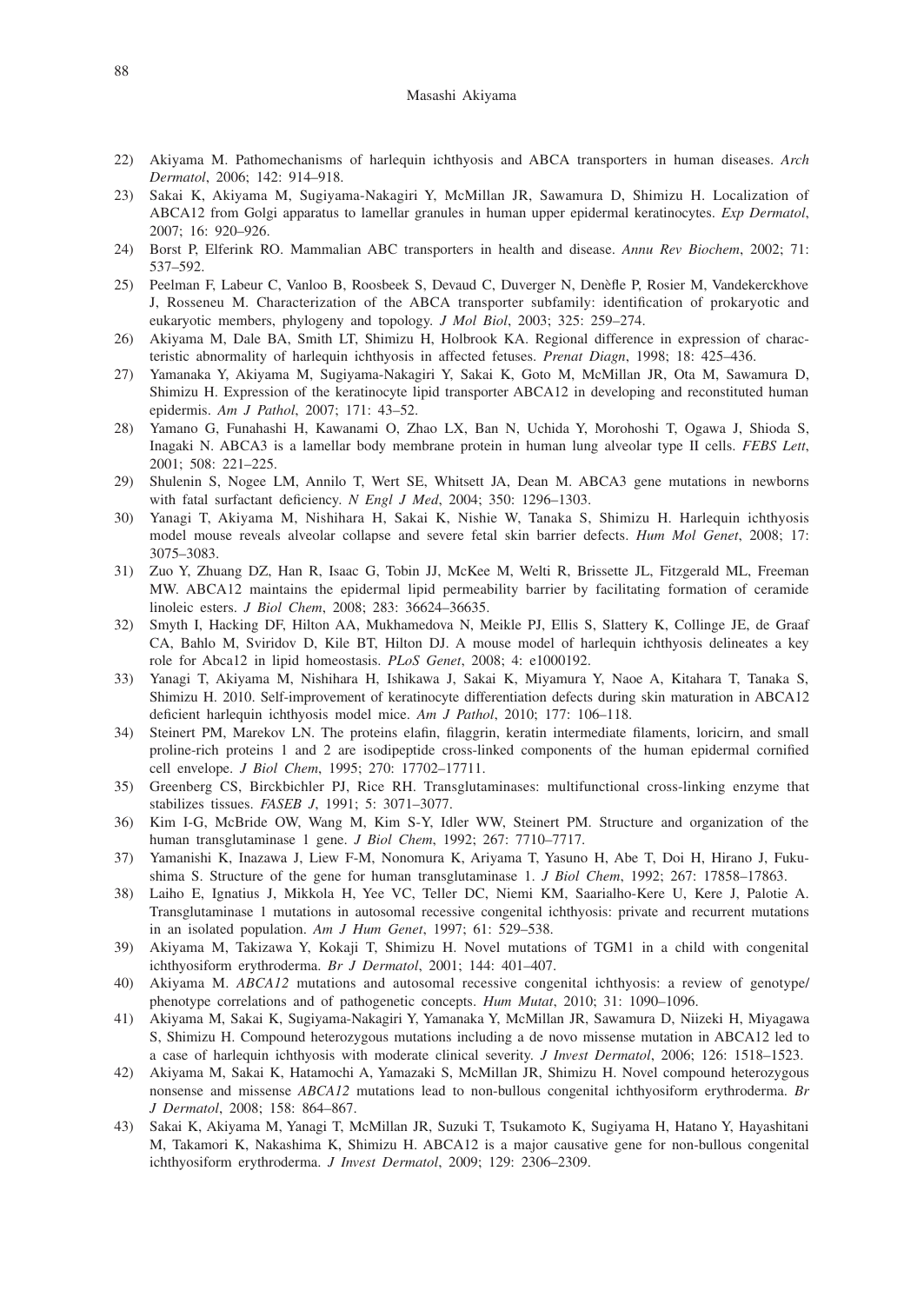- 44) Krieg P, Marks F, Fürstenberger G. A gene cluster encoding human epidermis-type lipoxygenases at chromosome 17p13.1: cloning, physical mapping, and expression. *Genomics*, 2001; 73: 300–323.
- 45) Yu Z, Schneider C, Boeglin WE, Marnett LJ, Brash AR. The lipoxygenase gene ALOXE3 implicated in skin differentiation encodes a hydroperoxide isomerase. *Proc Natl Acad Sci U S A*, 2003; 100: 9162–9167.
- 46) Epp N, Fürstenberger G, Müller K, de Juanes S, Leitges M, Hausser I, Thieme F, Liebisch G, Schmitz G, Krieg P. 12R-lipoxygenase deficiency disrupts epidermal barrier function. *J Cell Biol*, 2007; 177: 173–182.
- 47) Akiyama M, Sakai K, Yanagi T, Tabata N, Yamada M, Shimizu H. Partially disturbed lamellar granule secretion in mild congenital ichthyosiform erythroderma with ALOX12B mutations. *Br J Dermatol*, 2010; 163: 201–204.
- 48) Steinert PM, Yang JM, Bale SJ, Compton JG. Concurrence between the molecular overlap regions in keratin intermediate filaments and the locations of keratin mutations in genodermatoses. *Biochem Biophys Res Commun*, 1993: 197: 840–848.
- 49) Ishida-Yamamoto A, McGrath JA, Judge MR, Leigh IM, Lane E, Eady RAJ. Selective involvement of keratins K1 and K10 in the cytoskeletal abnormality of epidermolytic hyperkeratosis (bullous congenital ichthyosiform erythroderma). *J Invest Dermatol*, 1992; 99: 19–26.
- 50) Müller FB, Huber M, Kinaciyan T, Hausser I, Schaffrath C, Krieg T, Hohl D, Korge BP, Arin MJ. A human keratin 10 knockout causes recessive epidermolytic hyperkeratosis. *Hum Mol Genet*, 2006; 15: 1133–1141.
- 51) Tsubota A, Akiyama M, Kanitakis J, Sakai K, Nomura T, Claudy A, Shimizu H. Mild recessive bullous congenital ichthyosiform erythroderma due to a novel homozygous keratin 10 nonsense mutation. *J Invest Dermatol*, 2008; 128: 1648–1652.
- 52) DiGiovanna JJ, Bale SJ. Epidermolytic hyperkeratosis: applied molecular genetics. *J Invest Dermatol*, 1994; 102: 390–394.
- 53) Traupe H, Kolde G, Hamm H, Happle R. Ichthyosis bullosa of Siemens: a unique type of epidermolytic hyperkeratosis. *J Am Acad Dermatol*, 1986; 14: 1000–1005.
- 54) Akiyama M, Tsuji-Abe Y, Yanagihara M, Nakajima K, Kodama H, Yaosaka M, Abe M, Sawamura D, Shimizu H. Ichthyosis bullosa of Siemens: its correct diagnosis facilitated by molecular genetic testing. *Br J Dermatol*, 2005; 152: 1353–1356.
- 55) Sybert VP, Dale BA, Holbrook KA. Ichthyosis vulgaris: identification of a defect in synthesis of filaggrin correlated with an absence of keratohyaline granules. *J Invest Dermatol*, 1985; 84: 191–194.
- 56) Steinert PM, Cantieri JS, Teller DC, Lonsdale-Eccles JD, Dale BA. Characterization of a class of cationic proteins that specifically interact with intermediate filaments. *Proc Natl Acad Sci U S A*, 1981; 78: 4097–4101.
- 57) Dale BA, Resing KA, Lonsdale-Eccles JD. Filaggrin: a keratin filament associated protein. *Ann NY Acad Sci*, 1985; 455: 330–342.
- 58) Palmer CNA, Irvine AD, Terron-Kwiatkowski A, Zhao Y, Liao H, Lee SP Goudie DR, Sandilands A, Campbell LE, Smith FJ, O'Regan GM, Watson RM, Cecil JE, Bale SJ, Compton JG, DiGiovanna JJ, Fleckman P, Lewis-Jones S, Arseculeratne G, Sergeant A, Munro CS, El Houate B, McElreavey K, Halkjaer LB, Bisgaard H, Mukhopadhyay S, McLean WH. Common loss-of-function variants of the epidermal barrier protein filaggrin are a major predisposing factor for atopic dermatitis. *Nat Genet*, 2006; 38: 441–446.
- 59) Nomura T, Sandilands A, Akiyama M, Sakai K, Ota M, Sugiura H, Yamamoto K, Sato H, Smith FJD, McLean WHI, Shimizu H. Unique mutations in the filaggrin gene in Japanese patients with ichthyosis vulgaris and atopic dermatitis. *J Allergy Clin Immunol*, 2007; 119: 434–440.
- 60) Akiyama M. FLG mutations in ichthyosis vulgaris and atopic eczema; spectrum of mutations and population genetics. *Br J Dermatol*, 2010; 162: 472–477.
- 61) Nemoto-Hasebe I, Akiyama M, Nomura T, Sandilands A, McLean WHI, Shimizu H. FLG mutation p.Lys4021X in the C-terminal imperfect filaggrin repeat in Japanese patients with atopic eczema. *Br J Dermatol*, 2009; 161: 1387–1390.
- 62) Osawa R, Konno S, Akiyama M, Nemoto-Hasebe I, Nomura T, Nomura Y, Abe R, Sandilands A, McLean WHI, Hizawa N, Nishimura M, Shimizu H. Japanese-specific filaggrin gene mutations in Japanese patients suffering from atopic eczema and asthma. *J Invest Dermatol*, 2010; 130: 2834–2836.
- 63) Valdes-Flores M, Kofman-Alfaro SH, Jimenez-Vaca AL, Cuevas-Covarrubias SA. Carrier identification by FISH analysis in isolated cases of X-linked ichthyosis. *Am J Med Genet*, 2001; 102: 146–148.
- 64) Williams ML, Elias PM. Stratum corneum lipids in disorders of cornification. I. increased cholesterol sulfate content of stratum corneum in recessive x-linked ichthyosis. *J Clin Invest*, 1981; 68: 1404–1410.
- 65) Elias PM, Crumrine D, Rassner U, Hachem JP, Menon GK, Man W, Choy MH, Leypoldt L, Feingold KR,